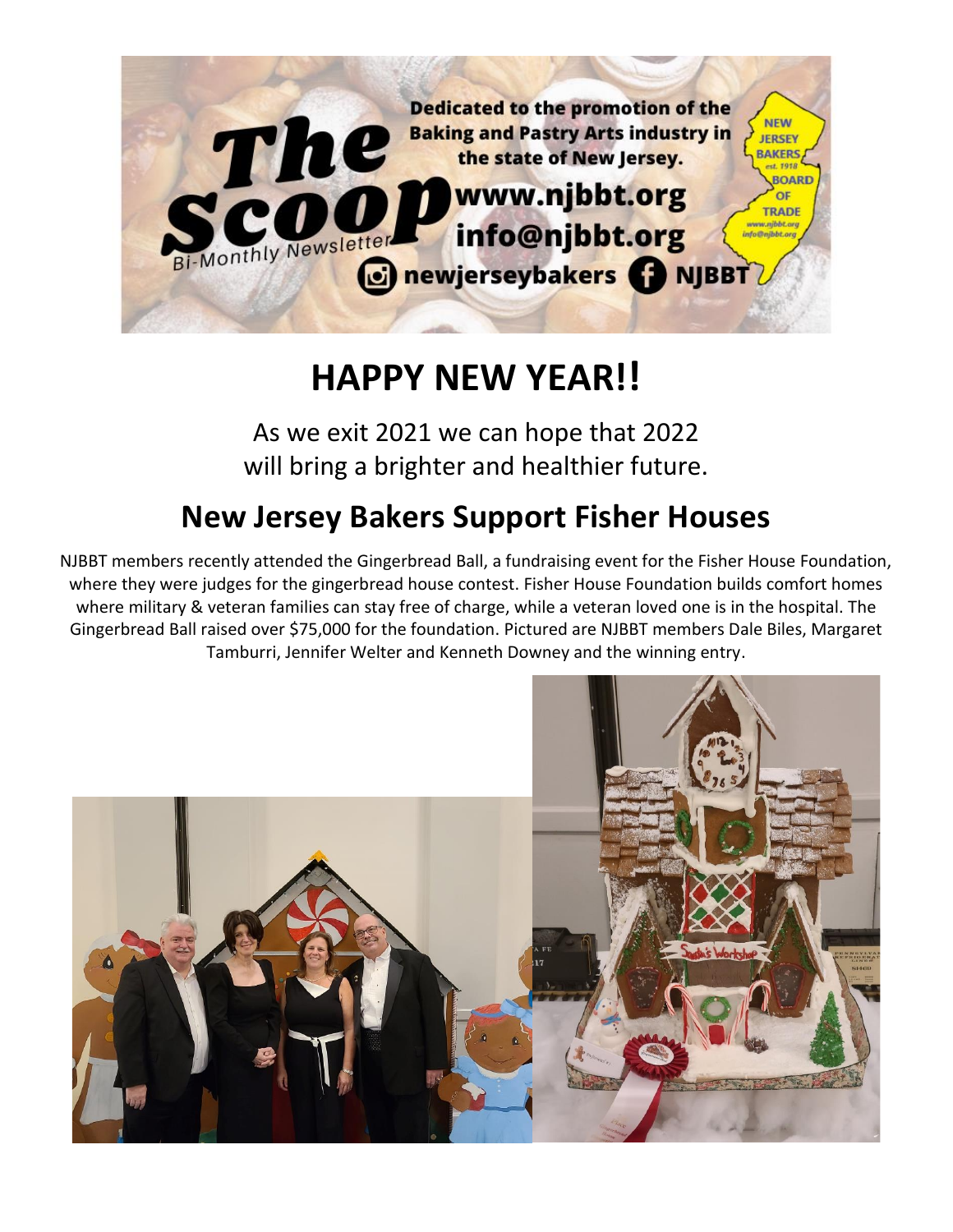## **READY FOR A VEGAS GETAWAY?**

# **IABE is Ready for You!**



Join other bakers from around the world in Las Vegas. Click on the link for 50% off registration.

[IABE Discount Registration](https://registration.experientevent.com/ShowABE221?flow=attendee&MarketingCode=NYN)

#### • **Commodity prices continue their upward trend.**

From General Mills weekly market report: U.S. and world wheat stockpiles increased

#### **The impact of millfeed**

When we mill wheat, we utilize the entire wheat kernel, less than 80% is flour but the remaining portion is sold as animal food. This animal food, or millfeed as we call it, competes with other feed ingredients such as corn. If corn prices are low (almost half of all corn grown is used as animal feed), millfeed prices will also be low. That "credit" that we get by selling the millfeed will not be as great thus forcing the price on the flour to go up. Conversely, if corn, or other feed ingredients are higher priced we get a better millfeed recovery, which offsets more of the price of the wheat thus lowering flour prices.